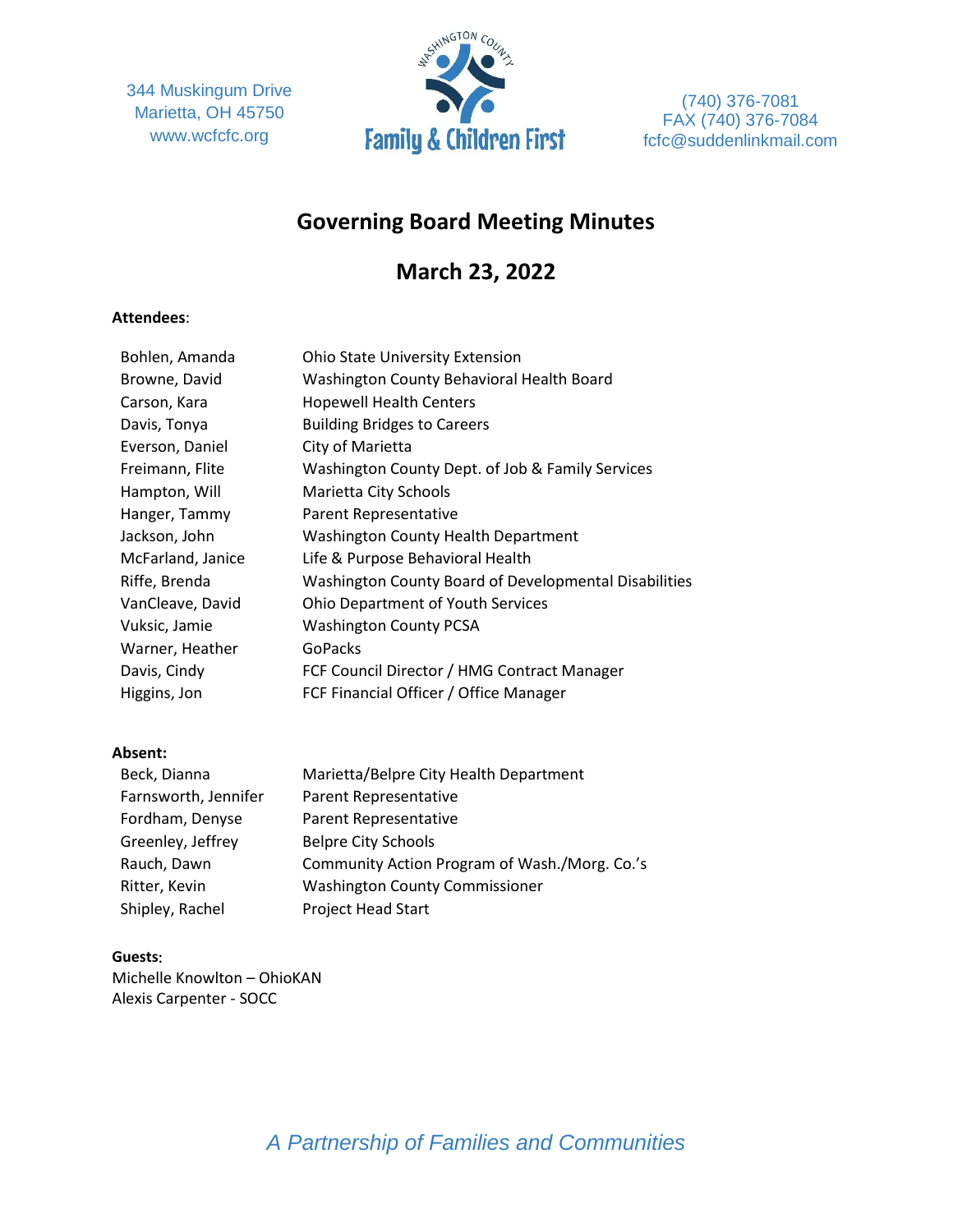# **INTRODUCTIONS**

#### **PRESENTATION**

Stacy DeCicco, Executive Director United Way Alliance of the Mid-Ohio Valley presented to Council. United Way covers 9 counties; 7 in WV and 2 in OH. They operate under four focus areas of Education, Income Stability, Health, and Safety Net Services.

#### **MINUTES**

February 16, 2022 Governing Board Meeting Minutes were included in the emailing. Quorum was not met due to 50% plus one (1) of the mandated Governing Board members identified in ORC 121.37 were present to vote.

#### **FINANCIAL REPORTS**

February Financial Reports were included in the emailing. Quorum was not met due to 50% plus one (1) of the mandated Governing Board members identified in ORC 121.37 were present to vote.

#### **DIRECTOR'S REPORT**

The Director's report was included in the emailing. Cindy reviewed points from the Director's report and the following handouts were included in the emailing: OhioRISE Care Management Entities Map and FAQ; ODM OhioRISE Community and Provider Trainings; Updated 2022 Council Meeting Calendar.

# **COMMITTEE / WORKGROUP REPORTS**

- 1. **Community Options Team –** The Service Coordination Mechanism needs updated and submitted to the state. A draft copy was included in the emailing. Cindy reviewed changes to the Service Coordination Mechanism with Council. COT reviewed and made the recommendation to approve the revision of the Service Coordination Mechanism. This will be brought back to Council for a vote at the next Council meeting.
- 2. **No other Committees wished to report.**

### **OLD BUSINESS**

1. **Retreat Updates –** The retreat is scheduled for June 15th. It will be held at the Hampton Inn on Pike Street in Marietta. At this time, it will be held from 9 am to 3 pm. Breakfast and lunch will be provided. Cindy is hoping OhioRise will be able to present. Also, the Shared Plan will have to be reviewed and updated.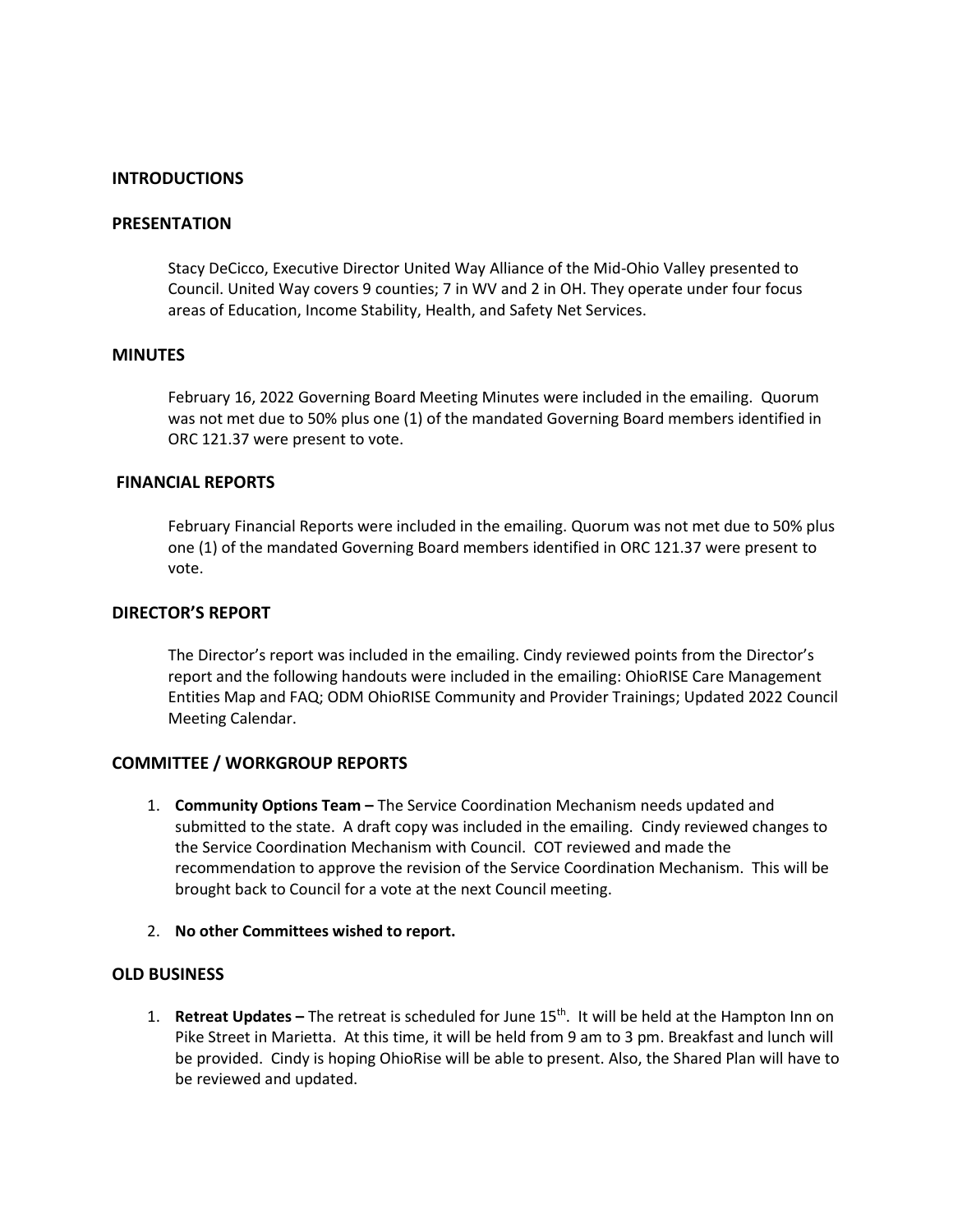2. **No other Old Business was discussed.**

### **NEW BUSINESS**

1. **Staffing Updates –** Nicole Wiggins Wraparound Facilitator resigned her position. A job posting was listed on indeed.com. Interviews were conducted and the position was offered to a candidate. A few days later the candidate declined the position.

Both the new Early Intervention Service Coordinator and Home Visitor have received their credentials and are now able to begin serving families.

- 2. **OFCF Data and Expense Report –** This report was included in the emailing. Approval is needed and will be presented at the next Council meeting.
- 3. **Communities of Support Grant Application –** FCF has been awarded the Communities of Support Grant for FY21 and again for FY22-23. The Grant Agreement is in effect from July 1, 2021 through June 20, 2023 and the FY22 application and budget were originally submitted. Approval is needed for the FY23 application and budget and will be presented at the next Council meeting.
- 4. **Mileage Rates –** FCF follows the Office of Budget and Management (OBM) Travel Rule 126-1-02 for policies, guidance, lodging reimbursement, and per diems for meals & incidentals reimbursement. However, mileage reimbursement thru rule is established by the ODM Director on a quarterly basis. Currently FCF doesn't follow this part of rule. Cindy is requesting an increase to the mileage rate for staff. Currently FCF reimburses at a rate of .44 per mile. Cindy would like to increase this rate to the state rate of .52 per mile. This would align with state reimbursement for travel.
- 5. **Community Values Survey –** FCF conducts the Community Values Survey every four years. The last survey was completed in 2018 and it was included in the emailing. Cindy asked Council if they would like to conduct this survey again since it has been 4 years. Cindy and Council reviewed each question to see if any concerns need added or deleted from the survey. It was also recommended adding another question to the survey about COVID-19. If anyone has any further input on the addition or deleting of concerns to the survey, or additions of COVID-19 questions, please contact Cindy.
- 6. **No other new business was discussed.**

# **SHARED PLAN REPORTING BY MEMBERS**

No Shared Plan reporting by members.

# **INFORMATION SHARING / PUBLIC COMMENT**